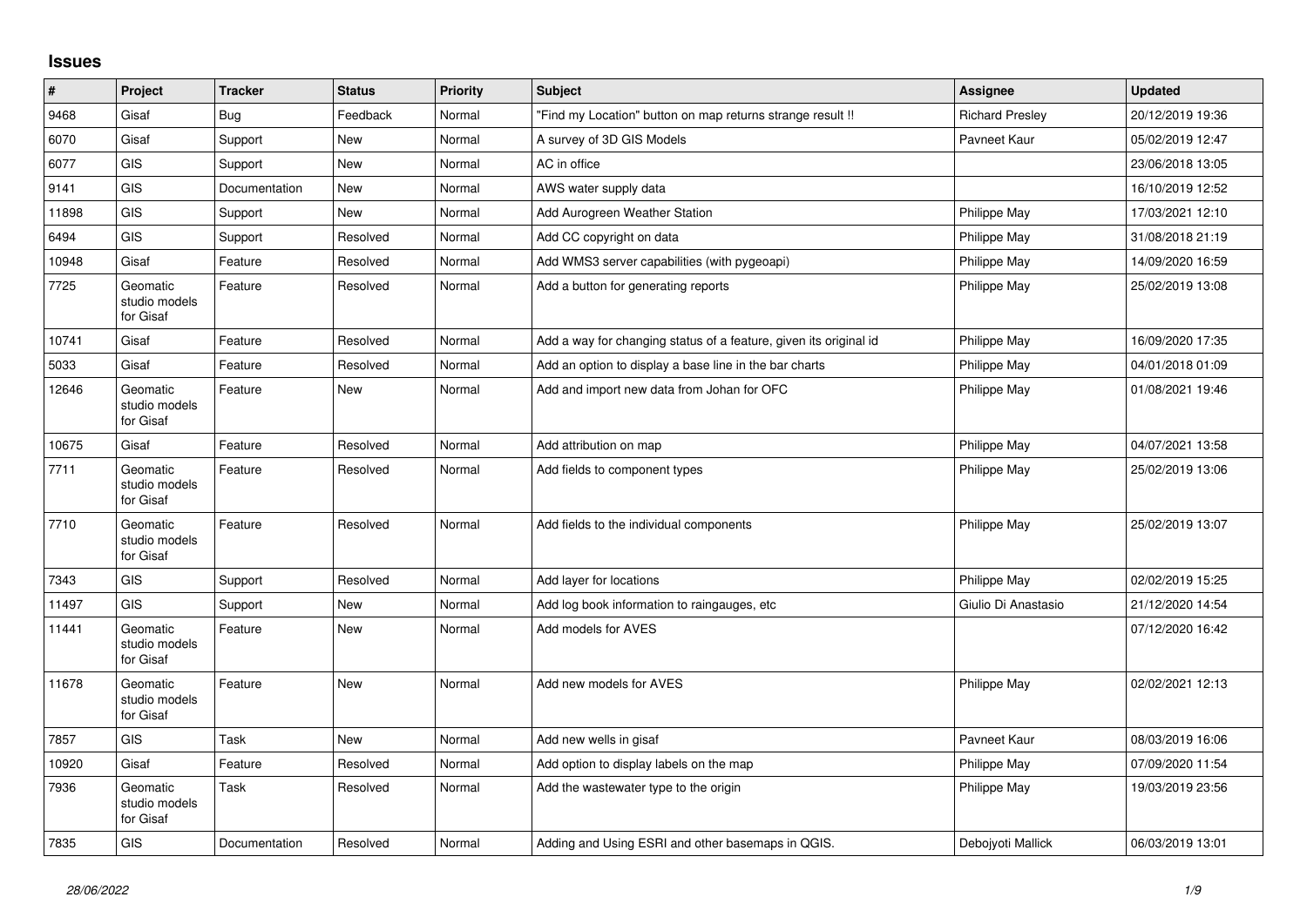| $\pmb{\#}$ | Project                                | <b>Tracker</b> | <b>Status</b> | <b>Priority</b> | <b>Subject</b>                                                              | <b>Assignee</b>         | <b>Updated</b>   |
|------------|----------------------------------------|----------------|---------------|-----------------|-----------------------------------------------------------------------------|-------------------------|------------------|
| 9944       | Gisaf                                  | Feature        | Resolved      | Normal          | Admin: manage categories                                                    | Philippe May            | 10/04/2020 12:06 |
| 10140      | Gisaf                                  | Bug            | <b>New</b>    | Normal          | Admin: sort out manager role                                                | Philippe May            | 19/05/2020 19:22 |
| 11907      | Gisaf                                  | Feature        | Resolved      | Normal          | Allow specific project list for custom models                               | Philippe May            | 19/03/2021 16:13 |
| 8384       | <b>GIS</b>                             | Task           | Feedback      | Normal          | Applying Topology Rules to Basins using QGIS 3.6.*                          | Debojyoti Mallick       | 12/06/2019 16:43 |
| 11506      | <b>GIS</b>                             | Documentation  | <b>New</b>    | Normal          | Article on wells levels graphs                                              | Philippe May            | 21/12/2020 16:41 |
| 9510       | Gisaf                                  | Feature        | Resolved      | Normal          | Automatically resample to daily when there's too much data                  | Philippe May            | 01/01/2020 14:12 |
| 10123      | Gisaf                                  | <b>Bug</b>     | Resolved      | Normal          | Basket Upload: store not saved                                              | Philippe May            | 19/05/2020 17:36 |
| 7836       | <b>GIS</b>                             | Task           | New           | Normal          | Bobby well missing                                                          | Pavneet Kaur            | 15/03/2019 15:04 |
| 11329      | <b>GIS</b>                             | Feature        | New           | Normal          | <b>Boundary Stones Updation</b>                                             | Giulio Di Anastasio     | 12/11/2020 18:03 |
| 11457      | Gisaf                                  | Support        | Resolved      | Normal          | Building Shed and Retaining Walls are not showing in a map                  | Philippe May            | 14/12/2020 19:52 |
| 7839       | <b>GIS</b>                             | Task           | Resolved      | Normal          | Bush vs Bush Area - mismatch                                                | Pushparaj Muthukrishnan | 23/03/2019 10:30 |
| 11486      | <b>GIS</b>                             | Feature        | <b>New</b>    | Normal          | Button Labels for wells details                                             | Philippe May            | 21/12/2020 10:26 |
| 12075      | <b>GIS</b>                             | Feature        | Resolved      | High            | CSR Weather Station not showing since 22 of april 2021                      | Philippe May            | 29/04/2021 15:34 |
| 13132      | <b>GIS</b>                             | Bug            | Resolved      | Normal          | CSR Weather station missing data 28 nd 29 Otober 2021                       | Philippe May            | 06/11/2021 12:20 |
| 8763       | <b>GIS</b>                             | Bug            | New           | Normal          | Calculation of Run-off volume and Vegetation classification                 |                         | 05/08/2019 11:16 |
| 8762       | <b>GIS</b>                             | Documentation  | New           | Normal          | Calculation of Run-off volume and Vegetation classification                 |                         | 05/08/2019 17:07 |
| 7554       | <b>GIS</b>                             | Bug            | Resolved      | Normal          | Cannot auto import points for project RZ                                    | Philippe May            | 04/02/2019 16:31 |
| 10728      | Gisaf                                  | <b>Bug</b>     | Resolved      | Normal          | Cannot download CSV for values                                              | Philippe May            | 03/08/2020 15:49 |
| 10360      | Gisaf                                  | <b>Bug</b>     | Resolved      | Normal          | Cannot import survey: accuracy issue                                        | Philippe May            | 17/06/2020 01:29 |
| 3368       | <b>GIS</b>                             | Bug            | Resolved      | Urgent          | Cannot upload data                                                          | Philippe May            | 21/12/2016 12:10 |
| 7243       | <b>GIS</b>                             | Bug            | Resolved      | Normal          | Cannot view well level for some well                                        | Bala Ramachandran       | 11/12/2018 15:21 |
| 8262       | <b>GIS</b>                             | Feature        | New           | Normal          | Change points into MISTAKES for updated cycle path and MM fence             | Pushparaj Muthukrishnan | 09/05/2019 14:59 |
| 10740      | Gisaf                                  | <b>Bug</b>     | Resolved      | Normal          | Change status: issue with projection system                                 | Philippe May            | 17/09/2020 14:34 |
| 7530       | <b>GIS</b>                             | Task           | New           | Normal          | Check the paint of the piezo boxes                                          | Bala Ramachandran       | 02/02/2019 11:34 |
| 8504       | GIS                                    | Support        | Resolved      | Normal          | Clean data from the weather station                                         | Philippe May            | 04/07/2019 17:05 |
| 8060       | <b>GIS</b>                             | Feature        | Resolved      | Normal          | Compilation of data on wells including elevation and CF (correction Factor) | Debojyoti Mallick       | 13/05/2019 15:56 |
| 13597      | <b>GIS</b>                             | Feature        | New           | Normal          | Courage well: tags to add after publishing                                  | Giulio Di Anastasio     | 03/02/2022 17:14 |
| 6954       | <b>GIS</b>                             | Support        | Resolved      | Normal          | Create a VM for DB                                                          | Philippe May            | 10/11/2018 16:02 |
| 6990       | <b>GIS</b>                             | Support        | Resolved      | Normal          | Create a VM for Notebooks                                                   | Philippe May            | 10/11/2018 15:57 |
| 13968      | Geomatic<br>studio models<br>for Gisaf | Feature        | Resolved      | Normal          | Create layers and all for the LB records                                    | Philippe May            | 28/04/2022 17:18 |
| 7651       | <b>GIS</b>                             | Task           | New           | Normal          | Create the Proposed shapefile layers                                        | Payneet Kaur            | 13/02/2019 15:44 |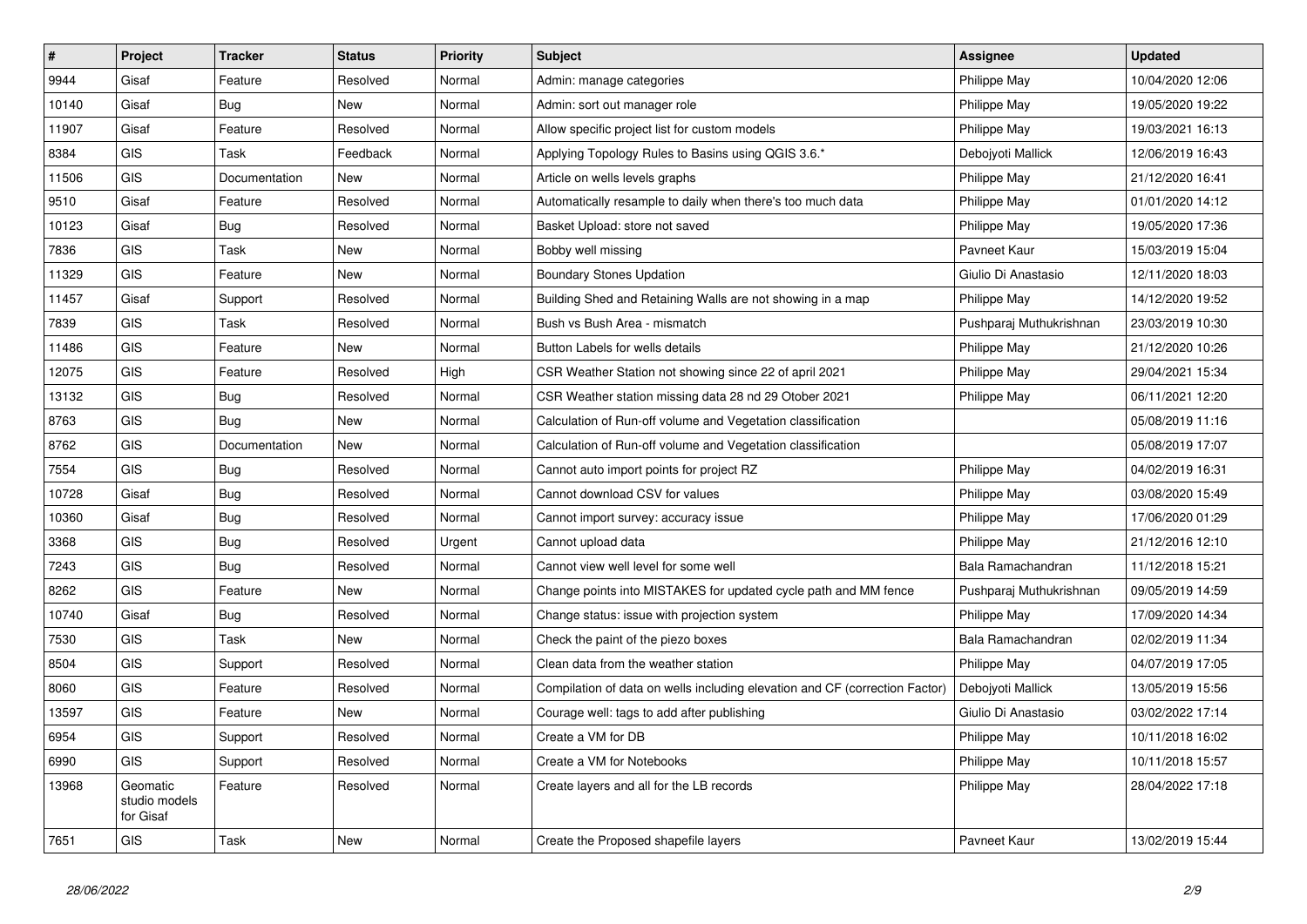| #     | Project                                | <b>Tracker</b> | <b>Status</b> | <b>Priority</b> | <b>Subject</b>                                                                                        | Assignee            | <b>Updated</b>   |
|-------|----------------------------------------|----------------|---------------|-----------------|-------------------------------------------------------------------------------------------------------|---------------------|------------------|
| 8096  | Geomatic<br>studio models<br>for Gisaf | Task           | Resolved      | Normal          | Creating a Gkpg/shp for elevation points in Basins with category as an<br>attribute                   | Philippe May        | 24/05/2019 16:57 |
| 9127  | GIS                                    | Task           | Resolved      | Normal          | Cross check                                                                                           | Bala Ramachandran   | 20/11/2019 12:32 |
| 7789  | GIS                                    | Task           | New           | Normal          | Cross check Johnny's well id 54 EGB007 - DEPTH is not correct in Harvest<br>data                      | Giulio Di Anastasio | 27/02/2019 16:58 |
| 10337 | Gisaf                                  | <b>Bug</b>     | Resolved      | Normal          | Custom layers with a "status" column not displayed on the map                                         | Philippe May        | 13/06/2020 17:36 |
| 11685 | <b>GIS</b>                             | Documentation  | New           | Normal          | Daily resampling of rainfall in CSR Weather Station - How is it calculated                            | Giulio Di Anastasio | 04/02/2021 11:14 |
| 12714 | Gisaf                                  | Feature        | <b>New</b>    | Normal          | Dana well correction factor changed                                                                   | Giulio Di Anastasio | 21/09/2021 12:57 |
| 11577 | Gisaf                                  | Feature        | Resolved      | Normal          | Dashboard: multiple sections per page                                                                 | Philippe May        | 27/01/2021 12:37 |
| 8567  | <b>GIS</b>                             | Task           | New           | Normal          | Delaunay 2D and 3D triangulation using catchment points and their<br>elevations                       | Debojyoti Mallick   | 03/07/2019 11:44 |
| 9735  | <b>GIS</b>                             | Documentation  | New           | Normal          | Disciplane farm well: wrong depth                                                                     | Bala Ramachandran   | 18/02/2020 17:15 |
| 7645  | GIS                                    | Documentation  | New           | Normal          | Documentation of health checks                                                                        |                     | 18/02/2019 09:24 |
| 9538  | Gisaf                                  | Feature        | <b>New</b>    | Normal          | Download shapefile of raw survey points facility - TO BE REMOVED?                                     | Philippe May        | 07/01/2020 14:35 |
| 7698  | <b>GIS</b>                             | Task           | New           | Normal          | EC & pH meter                                                                                         | Meera Natarajan     | 20/02/2019 10:01 |
| 7913  | GIS                                    | Task           | New           | High            | Editing to be done in GISAF                                                                           | Pavneet Kaur        | 15/03/2019 14:42 |
| 13642 | Gisaf                                  | Support        | Resolved      | Urgent          | Electrical problems: Server down                                                                      | Philippe May        | 15/02/2022 09:38 |
| 9736  | <b>GIS</b>                             | Support        | New           | High            | Enter correct day and time of the measurements of the wells                                           | Bala Ramachandran   | 18/02/2020 17:23 |
| 10180 | Gisaf                                  | Bug            | Resolved      | Normal          | Error importing Johan's shapefile                                                                     | Philippe May        | 27/05/2020 15:34 |
| 11691 | Gisaf                                  | Support        | Resolved      | Normal          | Error on when importing geopackage                                                                    | Selvarani C         | 18/03/2021 11:28 |
| 7584  | Gisaf                                  | Bug            | In Progress   | Normal          | Error with large integers (graphql)                                                                   | Philippe May        | 20/09/2019 10:52 |
| 10344 | Gisaf                                  | Bug            | New           | Normal          | Error: No accuracy defined for surveyor Eric Chacra - Baraka and<br>equipment {file.equipment}        | Giulio Di Anastasio | 16/06/2020 04:27 |
| 13106 | Gisaf                                  | Support        | New           | Normal          | Errors                                                                                                | Bala Ramachandran   | 27/10/2021 17:02 |
| 13107 | Gisaf                                  | Support        | New           | Normal          | Errors                                                                                                | Bala Ramachandran   | 27/10/2021 19:31 |
| 11715 | <b>GIS</b>                             | Support        | New           | Normal          | Evaluation of Pastas as an data analysis tool for well levels                                         | Giulio Di Anastasio | 08/02/2021 12:01 |
| 10819 | Gisaf                                  | Bug            | Resolved      | Normal          | Evergreen well: popup showing "null" instead of location, status, type                                | Philippe May        | 23/08/2020 23:44 |
| 5618  | Gisaf                                  | Feature        | Resolved      | Low             | Export layers as DXF                                                                                  | Philippe May        | 05/03/2019 12:42 |
| 9465  | Gisaf                                  | Bug            | Resolved      | Normal          | Export plots to PNG missing axis labels                                                               | Philippe May        | 08/01/2020 11:35 |
| 7957  | GIS                                    | Bug            | Feedback      | High            | Export polygon shapefiles do not show "holes"                                                         | Philippe May        | 04/04/2019 16:14 |
| 10125 | Gisaf                                  | <b>Bug</b>     | Resolved      | Normal          | Feature with Status other than existing, not showing in the map (example:<br>future building outline) | Philippe May        | 20/05/2020 04:05 |
| 9036  | Gisaf                                  | <b>Bug</b>     | Resolved      | Normal          | Fix login indicator                                                                                   | Philippe May        | 03/10/2019 15:15 |
| 10170 | GIS                                    | Bug            | New           | Normal          | Fix logout                                                                                            |                     | 23/05/2020 16:48 |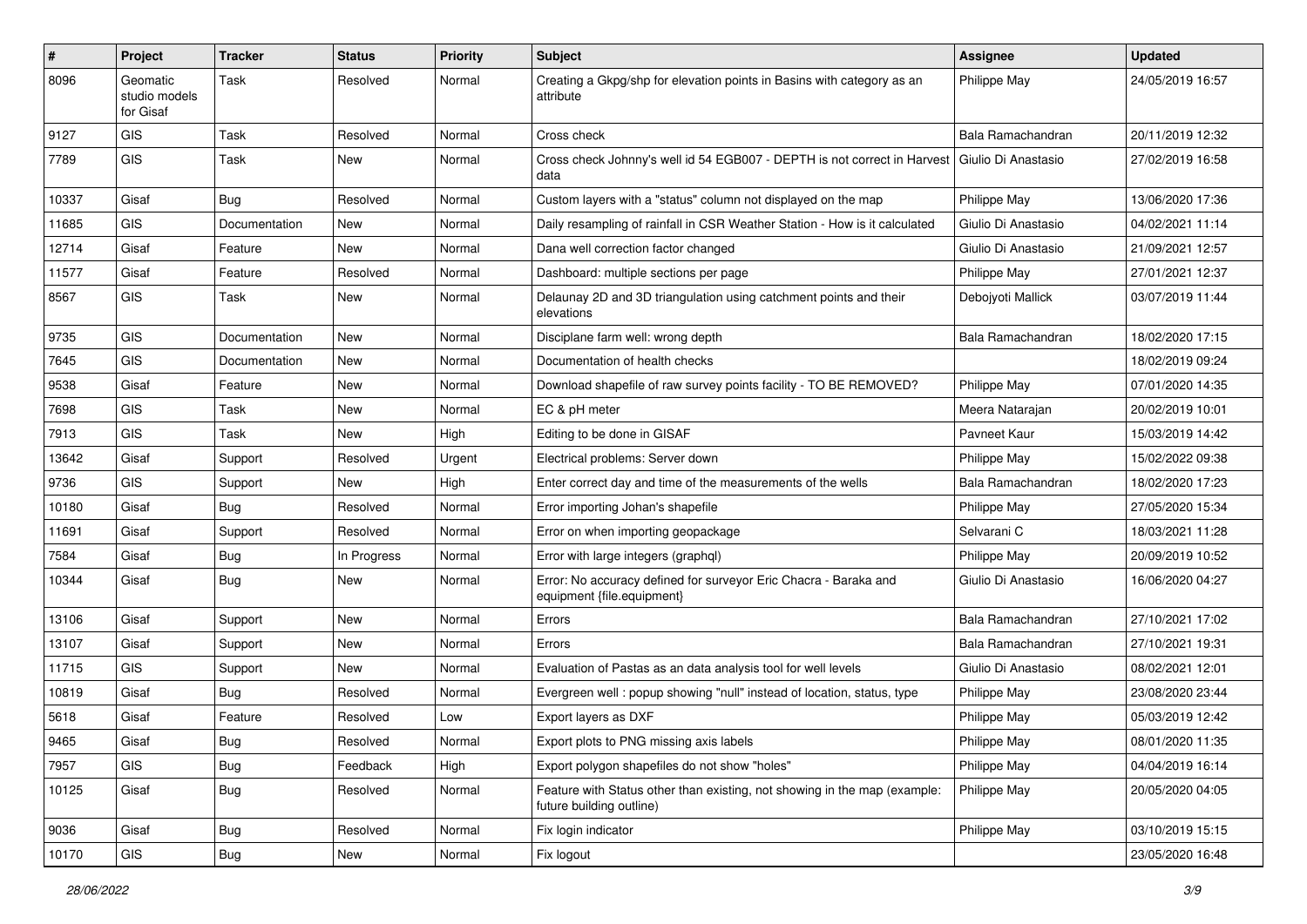| #     | Project                                | <b>Tracker</b> | <b>Status</b> | <b>Priority</b> | <b>Subject</b>                                                                                   | <b>Assignee</b>         | <b>Updated</b>   |
|-------|----------------------------------------|----------------|---------------|-----------------|--------------------------------------------------------------------------------------------------|-------------------------|------------------|
| 8231  | Gisaf                                  | Bug            | Resolved      | Normal          | Fix status in table definition of new categories                                                 | Philippe May            | 03/05/2019 17:26 |
| 10862 | <b>GIS</b>                             | Bug            | New           | Normal          | Fix the issues resulted from import point bug                                                    | Philippe May            | 05/09/2020 15:11 |
| 9592  | Gisaf                                  | Support        | Resolved      | Urgent          | Follow up migration                                                                              | Philippe May            | 19/01/2020 13:42 |
| 10182 | Gisaf                                  | Feature        | Resolved      | Normal          | Function to change status of surveyed features                                                   | Philippe May            | 15/07/2020 15:10 |
| 9534  | Gisaf                                  | Feature        | Resolved      | Normal          | GeoJson store: systematically use geodataframes                                                  | Philippe May            | 07/01/2020 16:51 |
| 12049 | <b>GIS</b>                             | Bug            | Resolved      | Immediate       | Gisaf Error                                                                                      | Philippe May            | 22/04/2021 10:39 |
| 11081 | Gisaf                                  | Support        | New           | Normal          | Gisaf doesn't allowed multiple reconciliation                                                    | Philippe May            | 01/10/2020 15:00 |
| 13991 | GIS                                    | Support        | In Progress   | High            | Gisaf is again hung                                                                              | Philippe May            | 30/04/2022 14:01 |
| 13985 | Gisaf                                  | Bug            | New           | High            | Gisaf is hanged                                                                                  | Philippe May            | 29/04/2022 22:15 |
| 13202 | Gisaf                                  | Support        | Resolved      | Normal          | Gisaf is showing error                                                                           | Philippe May            | 12/11/2021 12:59 |
| 13681 | Gisaf                                  | Support        | Resolved      | Normal          | Gisaf isn't Connecting                                                                           | Philippe May            | 19/02/2022 11:01 |
| 13952 | Gisaf                                  | Support        | Resolved      | Normal          | Gisaf isn't Connecting                                                                           | Philippe May            | 25/04/2022 11:27 |
| 13847 | <b>GIS</b>                             | Support        | <b>New</b>    | Urgent          | Gisaf not responding                                                                             | Philippe May            | 01/04/2022 17:08 |
| 13763 | GIS                                    | Support        | Resolved      | Normal          | Gisaf not responding                                                                             | Philippe May            | 11/03/2022 13:03 |
| 13883 | <b>GIS</b>                             | Support        | Resolved      | Urgent          | Gisaf not responding - Possible issue with tag editing?                                          | Philippe May            | 07/04/2022 19:34 |
| 14072 | <b>GIS</b>                             | Support        | Resolved      | Urgent          | Gisaf very slow                                                                                  | Philippe May            | 19/05/2022 02:29 |
| 7527  | Gisaf                                  | Feature        | Resolved      | Normal          | Give an option to resample data for graphs (eg. rain gauge)                                      | Philippe May            | 07/03/2019 16:24 |
| 10991 | Gisaf                                  | Bug            | <b>New</b>    | Normal          | Graph of Average rainfall by month in Dashboard - limited viewing area<br>when zooming in        | Philippe May            | 17/09/2020 14:49 |
| 8669  | Gisaf                                  | Feature        | Resolved      | Normal          | Groups of map layers                                                                             | Philippe May            | 26/07/2019 10:51 |
| 7696  | Geomatic<br>studio models<br>for Gisaf | Feature        | Resolved      | Normal          | HT Cables shapefile from Johan                                                                   | Philippe May            | 25/02/2019 18:54 |
| 8016  | <b>GIS</b>                             | Task           | New           | Normal          | Handling Exception in Python Scripts, Logging and Creating and<br>Publishing to a Git Repository | Debojyoti Mallick       | 03/05/2019 11:14 |
| 7858  | GIS                                    | Task           | New           | Normal          | Harvest data of wells to be entered in Gisaf                                                     | Pavneet Kaur            | 08/03/2019 16:07 |
| 8303  | <b>GIS</b>                             | Task           | New           | High            | Health check up residential zone (Priority 1 list)                                               | Meera Natarajan         | 14/05/2019 11:29 |
| 7643  | <b>GIS</b>                             | Task           | New           | Normal          | Health check-up in the RZ                                                                        | Meera Natarajan         | 18/02/2019 09:25 |
| 7120  | GIS                                    | Support        | In Progress   | Normal          | High CPU usage on the server (dom0)                                                              | Philippe May            | 26/02/2019 13:10 |
| 10149 | Gisaf                                  | <b>Bug</b>     | Resolved      | Normal          | Import basket: fix authorization auto import                                                     | Philippe May            | 09/06/2020 23:09 |
| 10830 | Gisaf                                  | <b>Bug</b>     | Resolved      | Normal          | Import issue with raw survey points                                                              | Philippe May            | 30/08/2020 14:45 |
| 11933 | Gisaf                                  | Support        | Resolved      | Normal          | Importing Error                                                                                  |                         | 30/03/2021 14:55 |
| 13090 | Gisaf                                  | Support        | Resolved      | Normal          | Importing error in new admin                                                                     | Philippe May            | 28/10/2021 11:00 |
| 7784  | GIS                                    | Task           | Resolved      | Immediate       | In Invocation Unpaved road is missing in gisaf                                                   | Pushparaj Muthukrishnan | 23/03/2019 10:32 |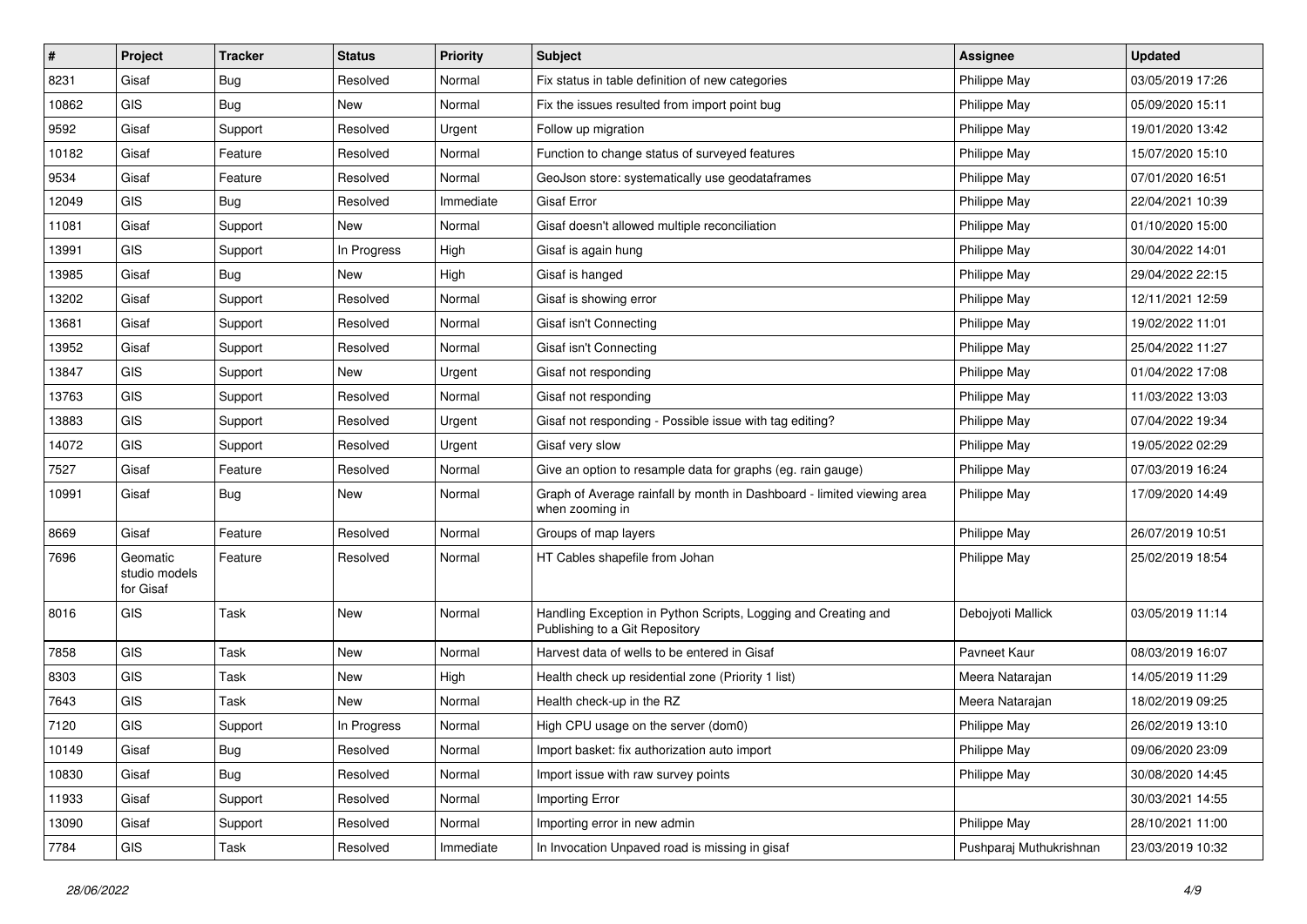| $\vert$ # | Project    | <b>Tracker</b> | <b>Status</b> | <b>Priority</b> | <b>Subject</b>                                                         | <b>Assignee</b>     | <b>Updated</b>   |
|-----------|------------|----------------|---------------|-----------------|------------------------------------------------------------------------|---------------------|------------------|
| 8787      | <b>GIS</b> | Support        | New           | Normal          | In Wastless P49 points are in text, we can't able to upload in gsaf    | Giulio Di Anastasio | 13/08/2019 17:10 |
| 7813      | Gisaf      | Documentation  | Resolved      | Normal          | Including credits for ESRI basemap (Sat, Highways, Labels)             | Philippe May        | 05/03/2019 12:39 |
| 9119      | <b>GIS</b> | Task           | Resolved      | Normal          | Individual/community well data                                         | Meera Natarajan     | 23/10/2019 11:16 |
| 7763      | <b>GIS</b> | Feature        | Feedback      | Normal          | Infrastructure: migrate old-admin to the same server than gisaf        | Philippe May        | 25/02/2019 11:11 |
| 7853      | GIS        | Support        | New           | Normal          | Install OpenDroneMap and WebODM                                        | Philippe May        | 09/05/2019 15:57 |
| 7402      | <b>GIS</b> | Support        | New           | Normal          | Integrate data from well probes                                        | Philippe May        | 10/01/2019 11:12 |
| 10014     | Gisaf      | Feature        | Resolved      | Normal          | Interity checks                                                        | Philippe May        | 19/05/2020 19:23 |
| 6769      | <b>GIS</b> | Support        | In Progress   | Normal          | Issue in the DXF conversion                                            | Pavneet Kaur        | 04/10/2018 15:00 |
| 5974      | Gisaf      | <b>Bug</b>     | Resolved      | Normal          | Issues in uploading readings into GISAF using interface                | Philippe May        | 06/02/2019 09:25 |
| 13445     | GIS        | Support        | New           | Normal          | Jupyter notebook for rnoff calculation: kernel not connecting          | Giulio Di Anastasio | 03/02/2022 17:22 |
| 12688     | Gisaf      | Support        | Resolved      | Normal          | Layers are not visible                                                 | Philippe May        | 10/08/2021 10:03 |
| 10979     | Gisaf      | <b>Bug</b>     | Resolved      | Normal          | Line work import: no geometries?                                       | Selvarani C         | 17/09/2020 01:08 |
| 10407     | Gisaf      | Bug            | Resolved      | Normal          | Live layer DXF export: missing reprojection                            | Philippe May        | 23/06/2020 04:24 |
| 9563      | Gisaf      | Feature        | Resolved      | Normal          | Live layers: add option to link to a map feature                       | Philippe May        | 12/01/2020 22:22 |
| 13125     | Gisaf      | <b>Bug</b>     | Resolved      | Normal          | Live layers: error with no detail shown                                | Philippe May        | 01/11/2021 19:06 |
| 9789      | Gisaf      | Feature        | New           | Normal          | Login: put in a dialog                                                 | Philippe May        | 28/02/2020 04:28 |
| 10306     | Gisaf      | <b>Bug</b>     | Resolved      | Normal          | Logout not working                                                     | Philippe May        | 11/06/2020 12:13 |
| 7379      | Gisaf      | Feature        | <b>New</b>    | Low             | Make Gisaf installable (Progressive Web App)                           | Philippe May        | 02/02/2019 10:27 |
| 7156      | <b>GIS</b> | Support        | Resolved      | Normal          | Make server boot again                                                 | Philippe May        | 05/02/2019 11:13 |
| 9519      | Gisaf      | Bug            | Resolved      | Normal          | Map info: fix icons                                                    | Philippe May        | 02/01/2020 13:11 |
| 10400     | Gisaf      | Bug            | Resolved      | Normal          | Map search: works only once                                            | Philippe May        | 24/06/2020 12:05 |
| 3410      | <b>GIS</b> | Support        | Resolved      | High            | Map website to http://water.auroville.org.in                           | Philippe May        | 27/12/2016 22:41 |
| 9602      | Gisaf      | Bug            | Resolved      | Normal          | Map: ability to cancel download                                        | Philippe May        | 20/01/2020 18:32 |
| 8630      | Gisaf      | Feature        | Resolved      | Normal          | Map: add option for filter with status                                 | Philippe May        | 10/07/2019 16:49 |
| 9516      | Gisaf      | Feature        | Resolved      | Normal          | Map: add option to grab link to the selected feature                   | Philippe May        | 02/01/2020 15:42 |
| 9603      | Gisaf      | <b>Bug</b>     | New           | Normal          | Map: clean memory after removing layer                                 | Philippe May        | 20/01/2020 13:05 |
| 8756      | Gisaf      | <b>Bug</b>     | Resolved      | Normal          | Map: handle errors when layers (eg. in base maps) don't actually exist | Philippe May        | 02/08/2019 16:40 |
| 13901     | GIS        | <b>Bug</b>     | New           | Normal          | Map: style of the category with status 'E' is always applied           | Philippe May        | 12/04/2022 11:01 |
| 11448     | <b>GIS</b> | Documentation  | New           | High            | Meaning of colors for wells in the map                                 | Giulio Di Anastasio | 10/12/2020 11:34 |
| 12491     | Gisaf      | Feature        | Resolved      | Normal          | Measure distances on the map                                           | Philippe May        | 11/07/2021 11:51 |
| 10536     | Gisaf      | Feature        | Resolved      | Normal          | Migrate PlottableModel.Actions.download_csv_value to plugins           | Philippe May        | 15/07/2020 15:07 |
| 12895     | GIS        | Support        | Resolved      | Normal          | Migrate backups to Bung                                                | Philippe May        | 12/11/2021 00:36 |
| 13068     | GIS        | Support        | Resolved      | Normal          | Migrate gisaf VM to bullseye                                           | Philippe May        | 25/10/2021 17:28 |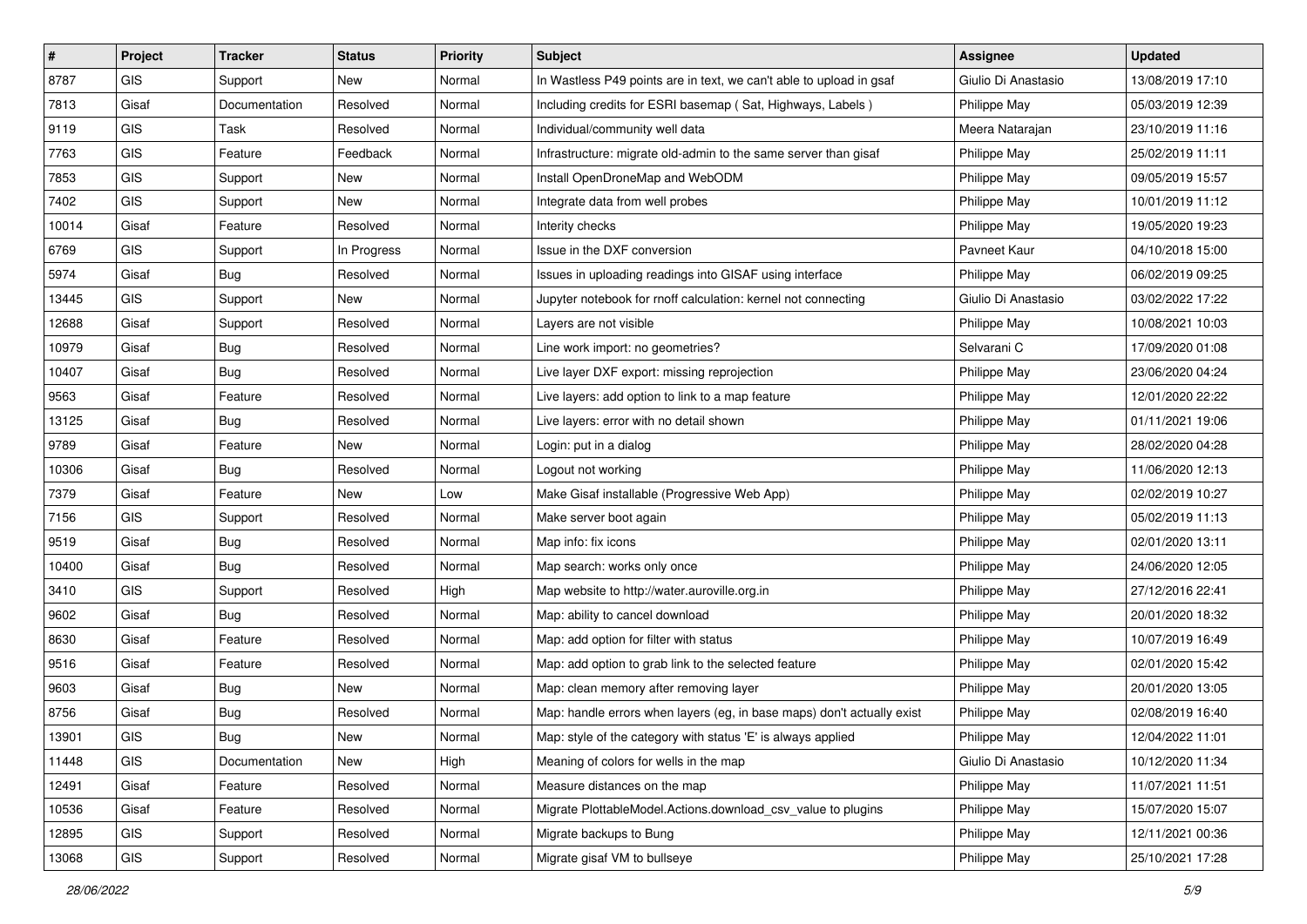| $\sharp$ | Project    | <b>Tracker</b> | <b>Status</b> | Priority | <b>Subject</b>                                                                                               | <b>Assignee</b>         | <b>Updated</b>   |
|----------|------------|----------------|---------------|----------|--------------------------------------------------------------------------------------------------------------|-------------------------|------------------|
| 13258    | Gisaf      | <b>Bug</b>     | Resolved      | Normal   | Missing data from AmbientWeather weather stations                                                            | Philippe May            | 21/11/2021 16:50 |
| 10829    | Gisaf      | Bug            | Resolved      | Normal   | Missing symbols                                                                                              | Philippe May            | 24/08/2020 12:34 |
| 12850    | <b>GIS</b> | Support        | <b>New</b>    | Normal   | Mistakenly deleted ticket about PgAdmin                                                                      | Giulio Di Anastasio     | 08/09/2021 12:50 |
| 14090    | <b>GIS</b> | Feature        | Resolved      | Normal   | Move to SDDs after failure of one HDD in the RAID array of the domUs                                         | Philippe May            | 27/05/2022 16:28 |
| 10214    | Gisaf      | Support        | New           | Normal   | Multiple Reconciliations                                                                                     | Philippe May            | 27/05/2020 16:12 |
| 13822    | <b>GIS</b> | Support        | Feedback      | Normal   | Need a Login id and password to a Gisaf for entering the tag value.                                          | Pushparaj Muthukrishnan | 27/03/2022 16:47 |
| 13805    | Gisaf      | Bug            | Resolved      | Normal   | Need to learn how to use tags on survey features                                                             | Giulio Di Anastasio     | 23/03/2022 23:03 |
| 10539    | Gisaf      | Bug            | Resolved      | Normal   | New basket admin: the metadata (surveyor, etc) aren't populated from raw<br>points when importing shapefiles | Philippe May            | 15/07/2020 15:02 |
| 10289    | Gisaf      | <b>Bug</b>     | Resolved      | Normal   | New basket: cannot import raingauge Excel sheet                                                              | Philippe May            | 11/06/2020 12:17 |
| 13766    | Gisaf      | <b>Bug</b>     | <b>New</b>    | Normal   | OGCAPI: make async                                                                                           | Philippe May            | 11/03/2022 14:39 |
| 7795     | <b>GIS</b> | Support        | New           | Normal   | Open SOurce software tutorials on water management from youtube -<br>Hatari Labs                             | Pavneet Kaur            | 12/03/2019 16:33 |
| 10151    | <b>GIS</b> | Feature        | Resolved      | Normal   | PG ADMIN installation on server                                                                              | Philippe May            | 23/05/2020 12:04 |
| 11886    | Gisaf      | Support        | Resolved      | Normal   | Pandas resample deprecation warning                                                                          | Philippe May            | 16/03/2021 12:49 |
| 9483     | Gisaf      | Support        | New           | Normal   | Performance: writing gpkg is slower than shapefiles                                                          | Philippe May            | 08/01/2020 11:15 |
| 9493     | Gisaf      | <b>Bug</b>     | Resolved      | Normal   | Plotly png download resize frame                                                                             | Philippe May            | 26/12/2019 16:37 |
| 10213    | Gisaf      | Bug            | Resolved      | Normal   | Point showing in the reconciliation pop-up but error while reconciling                                       | Philippe May            | 26/06/2020 14:37 |
| 6090     | Gisaf      | <b>Bug</b>     | New           | Low      | Polygon rendering issue                                                                                      | Philippe May            | 07/03/2019 16:24 |
| 10153    | <b>GIS</b> | Support        | Resolved      | Normal   | Postgis access for Selvarani in QGis                                                                         | Philippe May            | 23/05/2020 12:05 |
| 7578     | <b>GIS</b> | Task           | <b>New</b>    | Normal   | Preparation regarding the meeting with gilles                                                                | Dorian Nadaud           | 06/02/2019 16:08 |
| 7724     | GIS        | Task           | New           | Normal   | Publish CZ and IDZ- Water Project> on Gisaf                                                                  | Pavneet Kaur            | 15/03/2019 14:55 |
| 11966    | Gisaf      | Support        | New           | Normal   | QGIS Graphical Modeler                                                                                       | Giulio Di Anastasio     | 16/04/2021 13:09 |
| 7814     | <b>GIS</b> | Task           | Resolved      | Normal   | RTK coordinates of Drone targets                                                                             | Pushparaj Muthukrishnan | 03/05/2019 11:35 |
| 10364    | Gisaf      | Support        | New           | Normal   | Reconcile the reconciliations                                                                                | Philippe May            | 17/06/2020 17:27 |
| 11260    | Gisaf      | Support        | Resolved      | Normal   | Reconciliation is not happening                                                                              |                         | 03/11/2020 11:32 |
| 10196    | <b>GIS</b> | Documentation  | <b>New</b>    | Normal   | Reconciliation of points in tables not at raw level. (Polygon, Line)                                         | Giulio Di Anastasio     | 26/05/2020 14:37 |
| 11071    | Gisaf      | Support        | <b>New</b>    | Normal   | Reconciliation: cannot find some points                                                                      | Philippe May            | 01/10/2020 13:03 |
| 10122    | Gisaf      | Bug            | Resolved      | Normal   | Reconciliation: missing categories                                                                           | Philippe May            | 19/05/2020 02:53 |
| 10331    | Gisaf      | Feature        | Resolved      | Normal   | Reconciliation: sort layer by alphabetical order                                                             | Philippe May            | 12/06/2020 17:45 |
| 10439    | Gisaf      | Bug            | Resolved      | Normal   | Reconciliation: use categories instead of layers                                                             | Philippe May            | 27/06/2020 05:21 |
| 13203    | <b>GIS</b> | Support        | In Progress   | Normal   | Redis server: fix warning relarted to memory allocation                                                      | Philippe May            | 12/11/2021 13:03 |
| 5978     | GIS        | Task           | Resolved      | High     | Registration for Bangalore Open Street Map conference                                                        | Philippe May            | 11/06/2018 11:56 |
| 9466     | Gisaf      | Support        | Resolved      | Normal   | Rename "altitude" to "elevation"                                                                             | Philippe May            | 08/01/2020 11:27 |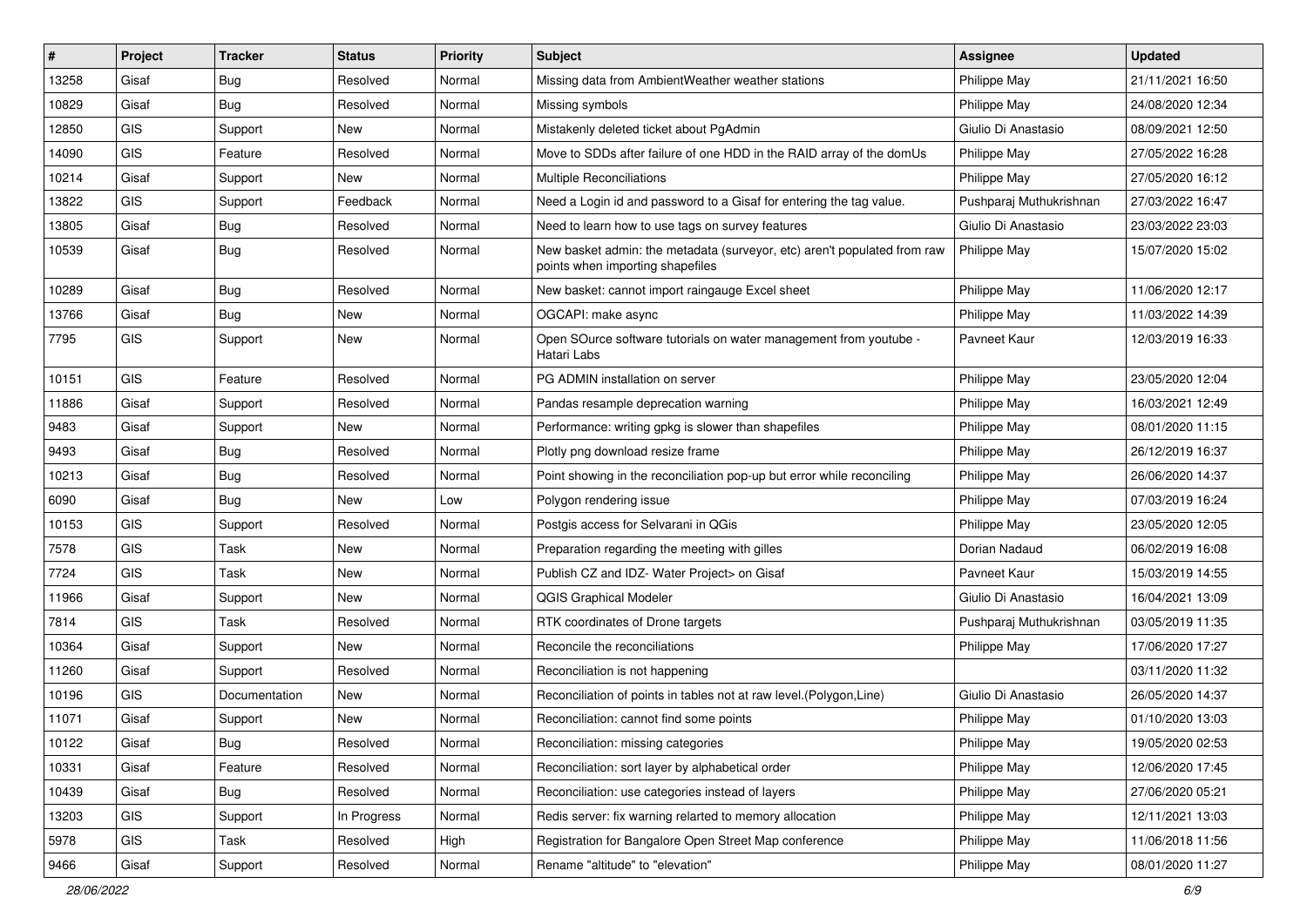| #     | Project                                | <b>Tracker</b> | <b>Status</b> | Priority | <b>Subject</b>                                                                       | <b>Assignee</b>         | <b>Updated</b>   |
|-------|----------------------------------------|----------------|---------------|----------|--------------------------------------------------------------------------------------|-------------------------|------------------|
| 12077 | <b>GIS</b>                             | Documentation  | New           | Normal   | Reorganize the Wiki                                                                  | Selvarani C             | 28/04/2021 17:39 |
| 10322 | <b>GIS</b>                             | Support        | New           | Normal   | Resume the basket imports, and review of the new admin baskets                       | Giulio Di Anastasio     | 11/06/2020 17:17 |
| 7937  | GIS                                    | <b>Bug</b>     | Resolved      | Normal   | Retention wall is not properly display in GIS,                                       | Pushparaj Muthukrishnan | 23/03/2019 15:52 |
| 7746  | GIS                                    | Task           | New           | High     | Sacred Groves well                                                                   | Bala Ramachandran       | 05/03/2019 11:32 |
| 6099  | Gisaf                                  | Feature        | New           | Low      | Sanic/Gino admin                                                                     | Philippe May            | 07/03/2019 16:24 |
| 13447 | <b>GIS</b>                             | Support        | Resolved      | Urgent   | Server down due to electrical power cut                                              | Philippe May            | 31/12/2021 17:14 |
| 8246  | GIS                                    | Support        | Resolved      | Normal   | Server down?                                                                         | Philippe May            | 06/05/2019 15:45 |
| 13235 | GIS                                    | Support        | Resolved      | Normal   | Server hardware failure (sdc hard drive)                                             | Philippe May            | 19/11/2021 17:59 |
| 13115 | GIS                                    | Task           | In Progress   | Urgent   | Server not working after power cut                                                   | Philippe May            | 29/10/2021 11:05 |
| 9292  | GIS                                    | Support        | Resolved      | Normal   | Server upgrade to buster                                                             | Philippe May            | 13/11/2019 12:29 |
| 9220  | GIS                                    | Feature        | Resolved      | High     | Setting the daily resampling of weather data starting from 8.30 am                   | Philippe May            | 08/01/2020 17:57 |
| 9463  | GIS                                    | Support        | Resolved      | Normal   | Setup a weather station in Kalpana                                                   | Philippe May            | 02/11/2021 15:08 |
| 7161  | GIS                                    | Support        | In Progress   | Normal   | Setup remote backup                                                                  | Philippe May            | 19/12/2018 10:14 |
| 7734  | GIS                                    | Task           | New           | Normal   | Start surveying in Sukhavati                                                         | Ramkumar Sekar          | 25/02/2019 17:49 |
| 9749  | Gisaf                                  | Feature        | <b>New</b>    | Normal   | Strip extra characters in graphQL queries                                            | Philippe May            | 07/09/2020 12:48 |
| 11449 | Gisaf                                  | Feature        | Resolved      | Normal   | Strip extra characters when importing survey CSV files                               | Philippe May            | 10/12/2020 01:06 |
| 6907  | Gisaf                                  | Support        | New           | Low      | Study alternative for TileServer                                                     | Philippe May            | 11/01/2020 11:45 |
| 7818  | GIS                                    | Task           | Resolved      | Normal   | Studying OGC services with Publish / Subscription for Open source forum.             | Debojyoti Mallick       | 29/03/2019 10:37 |
| 11648 | Gisaf                                  | Documentation  | New           | Normal   | Styling categories                                                                   | Giulio Di Anastasio     | 27/01/2021 16:02 |
| 7549  | GIS                                    | Task           | Resolved      | Normal   | Surrender and Grace WWTP Health check                                                | Meera Natarajan         | 06/02/2019 09:57 |
| 8721  | Gisaf                                  | Feature        | New           | Normal   | Survey data basket: handle the case when more than one file in the basket<br>per day | Philippe May            | 14/10/2020 17:01 |
| 7574  | GIS                                    | <b>Task</b>    | Resolved      | Normal   | Survey in Maduca                                                                     | Pushparaj Muthukrishnan | 26/02/2019 14:42 |
| 10323 | <b>GIS</b>                             | Bug            | Resolved      | Normal   | Survey points from Eric Chacra: misc issues                                          | Philippe May            | 03/08/2020 13:11 |
| 11762 | Gisaf                                  | Feature        | Resolved      | Normal   | Switch from Mapbox to Maplibre                                                       | Philippe May            | 20/11/2021 15:21 |
| 8070  | <b>GIS</b>                             | Documentation  | New           | Normal   | TIN based watershed models                                                           |                         | 10/04/2019 15:31 |
| 10733 | GIS                                    | Documentation  | New           | Normal   | Tags retained when the same geometry is replaced                                     |                         | 04/08/2020 16:16 |
| 9517  | Gisaf                                  | Feature        | Resolved      | Normal   | Tags: add location                                                                   | Philippe May            | 03/01/2020 11:54 |
| 10228 | Gisaf                                  | Bug            | New           | Normal   | Telephone box: geopackage error while downloading, geometry wrong in<br>shape file   | Giulio Di Anastasio     | 28/05/2020 18:09 |
| 7935  | Geomatic<br>studio models<br>for Gisaf | Task           | Resolved      | Normal   | Template components in order                                                         | Philippe May            | 20/03/2019 15:18 |
| 7776  | GIS                                    | Feature        | New           | High     | Text on IZ CAD file                                                                  | Pavneet Kaur            | 26/02/2019 12:57 |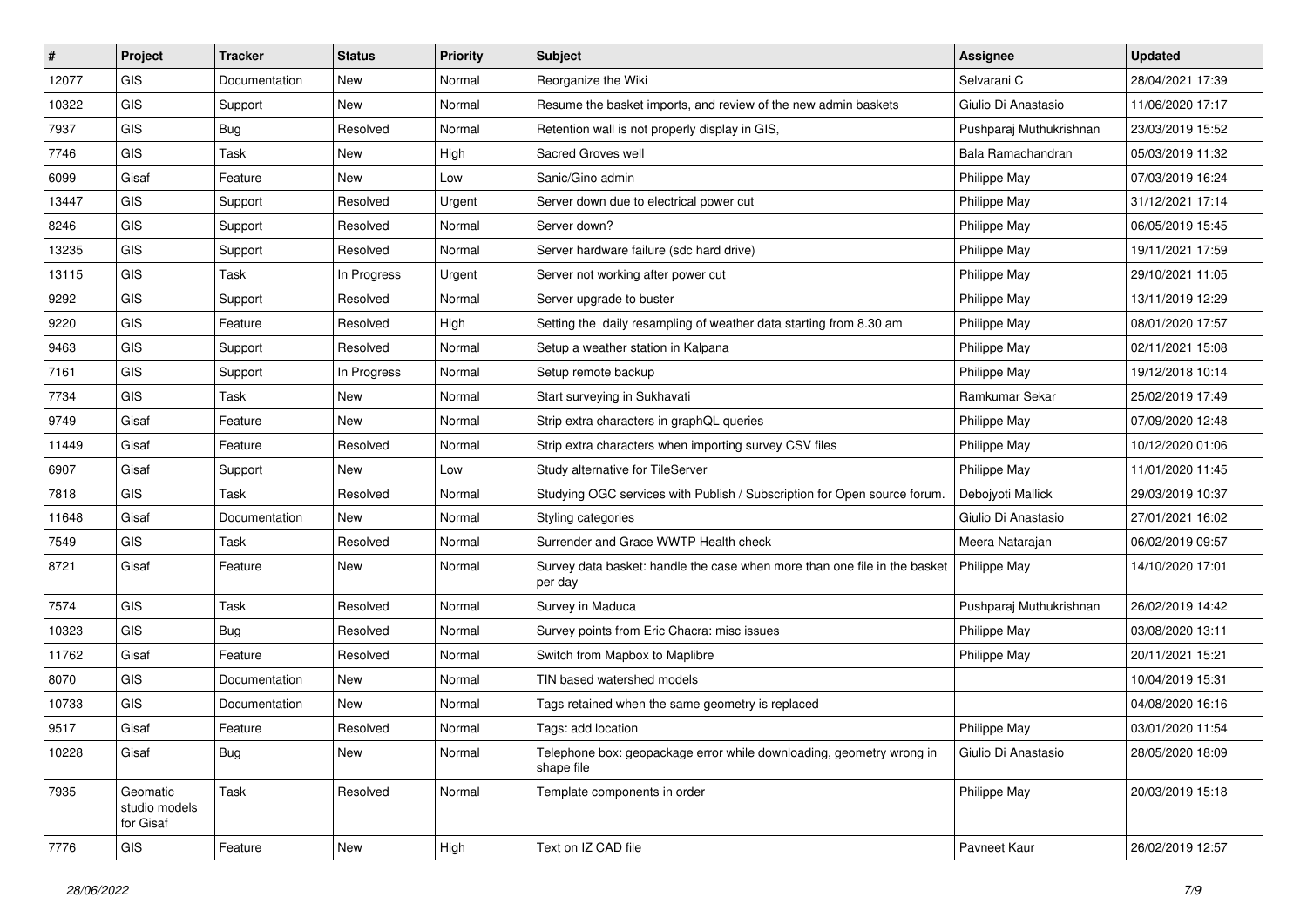| $\vert$ # | Project                                | <b>Tracker</b> | <b>Status</b> | Priority | <b>Subject</b>                                                                                                       | <b>Assignee</b>         | <b>Updated</b>   |
|-----------|----------------------------------------|----------------|---------------|----------|----------------------------------------------------------------------------------------------------------------------|-------------------------|------------------|
| 7778      | GIS                                    | Task           | Resolved      | Normal   | To fines the survey work in Sukhavati Community by 09/03/2019                                                        | Pushparaj Muthukrishnan | 03/05/2019 11:37 |
| 7548      | <b>GIS</b>                             | Task           | Resolved      | Normal   | To finish the Kalpana line work and Shape file and include the D, E Cad<br>and shape file to master file             | Pushparaj Muthukrishnan | 03/05/2019 11:38 |
| 7786      | GIS                                    | Task           | Resolved      | Low      | To take a photo of Boundary Stone and position                                                                       | Pushparaj Muthukrishnan | 03/05/2019 11:36 |
| 8450      | GIS                                    | Support        | Resolved      | Normal   | Unable to Load Jupyter Lab                                                                                           | Philippe May            | 10/06/2019 15:52 |
| 8380      | <b>GIS</b>                             | Task           | Feedback      | Normal   | Understanding Terrain Datasets for vector modelling of DTM using ArcGIS<br>concepts                                  | Debojyoti Mallick       | 07/06/2019 10:20 |
| 8299      | <b>GIS</b>                             | Task           | Resolved      | High     | Understanding The Things Network Fair Access Policy and Gateway<br>Limitations                                       | Debojyoti Mallick       | 27/05/2019 10:28 |
| 7984      | GIS                                    | Task           | Resolved      | Normal   | Understanding The Things Network and embedding it with Jupyter for Well<br>Data                                      | Debojyoti Mallick       | 29/03/2019 16:04 |
| 8486      | <b>GIS</b>                             | Task           | In Progress   | Normal   | Understanding how to generate a DSM (Digital Surface Model) or DEM<br>(Digital Elevation Model) using Survey Points. | Debojyoti Mallick       | 03/07/2019 11:44 |
| 13992     | <b>GIS</b>                             | Documentation  | <b>New</b>    | Normal   | Units for Wind speed in automatic weather stations                                                                   | Giulio Di Anastasio     | 30/04/2022 19:37 |
| 9509      | Gisaf                                  | Feature        | Resolved      | Normal   | Update angular-plotly to 1.5.0                                                                                       | Philippe May            | 04/01/2020 12:05 |
| 10224     | Gisaf                                  | Support        | Resolved      | Normal   | Update gs.basemaps in Jupyter notebooks                                                                              | <b>Philippe May</b>     | 14/06/2021 16:15 |
| 12051     | GIS                                    | Support        | <b>New</b>    | Normal   | Update pgadmin                                                                                                       | Philippe May            | 22/04/2021 12:57 |
| 13982     | <b>GIS</b>                             | Support        | Resolved      | Normal   | Update server's storage                                                                                              | Philippe May            | 06/05/2022 14:38 |
| 8746      | <b>GIS</b>                             | Task           | <b>New</b>    | Normal   | Updating and Standardizing Symbology and Color for features in the AV<br>Geomatics Portal.                           | Debojyoti Mallick       | 02/08/2019 16:08 |
| 7817      | <b>GIS</b>                             | Feature        | <b>New</b>    | Normal   | Updating dates for 66 records in the Benches attribute table.                                                        | Pavneet Kaur            | 15/03/2019 15:03 |
| 12867     | <b>GIS</b>                             | Support        | In Progress   | Normal   | Upgrade server (all virtual machines) to Debian bullseye                                                             | Philippe May            | 25/10/2021 17:34 |
| 10291     | <b>GIS</b>                             | Support        | In Progress   | Normal   | Vacuum DB at reboot                                                                                                  | Philippe May            | 29/10/2021 11:44 |
| 7762      | <b>GIS</b>                             | Documentation  | <b>New</b>    | Normal   | WEb resources for Open Drone Map                                                                                     | Giulio Di Anastasio     | 25/02/2019 10:34 |
| 7709      | Geomatic<br>studio models<br>for Gisaf | Feature        | Resolved      | Normal   | Waste water treatment plant improvements                                                                             | Philippe May            | 19/03/2019 23:58 |
| 7732      | GIS                                    | Task           | Resolved      | Urgent   | Water level in Angad's well                                                                                          | Bala Ramachandran       | 23/02/2019 11:11 |
| 12976     | <b>GIS</b>                             | Feature        | <b>New</b>    | Normal   | Weather Station not recording data on 3rd October 2021                                                               | Giulio Di Anastasio     | 05/10/2021 23:07 |
| 12701     | <b>GIS</b>                             | <b>Bug</b>     | Resolved      | Normal   | Weather Station not showing data since 24 July 2021                                                                  | Philippe May            | 12/08/2021 12:21 |
| 3472      | Gisaf                                  | Feature        | Resolved      | Normal   | Weather station graphs: choice of parameters                                                                         | Philippe May            | 10/03/2019 14:52 |
| 9552      | Gisaf                                  | Documentation  | Resolved      | Normal   | Weekly resampling - Starts on mondays                                                                                | Philippe May            | 25/07/2020 17:12 |
| 10569     | Gisaf                                  | Feature        | Resolved      | Normal   | Well Masterfile/Repository                                                                                           | Philippe May            | 19/12/2020 17:10 |
| 6538      | Gisaf                                  | Bug            | New           | Normal   | Well level: improve the form and input processing (dry checkbox)                                                     | Philippe May            | 12/03/2019 11:09 |
| 11649     | Gisaf                                  | Feature        | Resolved      | Normal   | Wells timeline dashboard misc. improvements                                                                          | Philippe May            | 27/01/2021 15:47 |